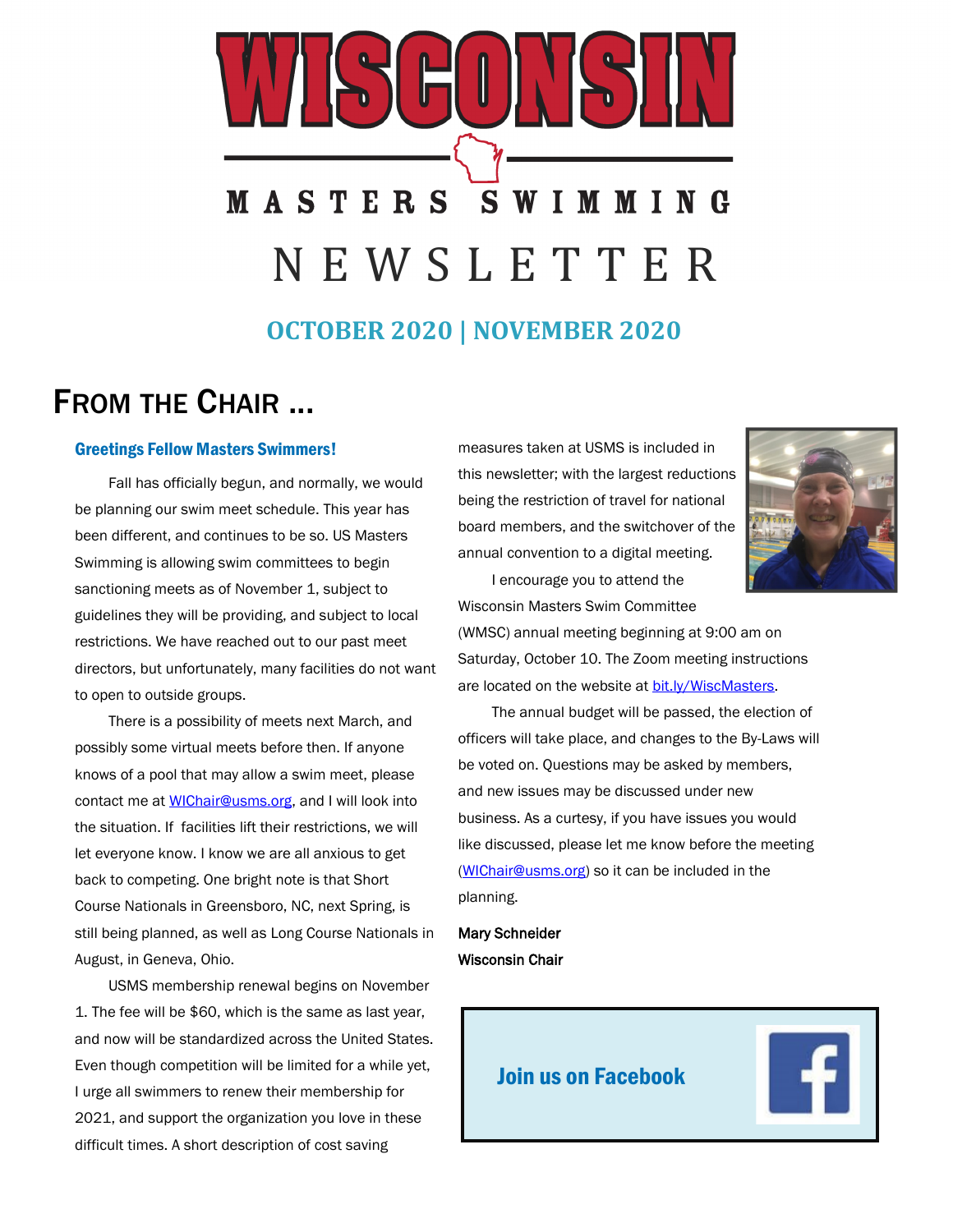**Wisconsin Masters Swim Committee Officers**

**Chair: Mary Schneider WIChair@usms.org**

**Vice Chair: Jeanne Seidler WIViceChair@usms.org**

**Registrar: Peter Allen [WIRegistrar@usms.org](mailto:WIRegistrar@usms.org) 409 Park Dr. Neenah WI 94956-2858 920-216-3229**

**Coaches: Fred Russell WICoaches@usms.org**

**Editor: Carl Millholland WIEditor@usms.org**

**Fitness: Melodee Liegl WIFitness@usms.org**

**Officials: Susan Wagner WIOfficials@usms.org**

**Long Distance/Open Water: Mary Jo Driscoll WILongDistance@usms.org**

**Safety: Jerry Lourigan WISafety@usms.org**

**Sanctions: Jeanne Seidler WISanctions@usms.org**

**Secretary: Jen May WISecretary@usms.org**

**Top Ten: Jeanne Seidler WITopTen@usms.org**

**Treasurer: Mike Murray WITreasurer@usms.org**

**Auditor: Elyce Dilworth [InternalAudit@USMS.org](mailto:InternalAudit@USMS.org)**

**Webmaster: Jim Brandon WIWebmaster@usms.org**

## USMS Convention Summary

This year brought an interesting 2020 USMS Convention, which was held virtually this year. Fortunately, committee meetings were held throughout the month of September, giving delegates an opportunity to listen to more meetings than at an inperson convention. Then, legislation was passed on the weekend of September 25 through the 27th.

One very important committee meeting was the Finance Committee. We learned about some of the steps taken beginning in March and April to reduce expenses at the national office.

Of significance are the following measures, resulting in over \$1,000,000 in savings:

- Reduced office space, which will save over 20% on rent
- Stopped meeting travel for the national board, holding meetings by Zoom
- Participated in the Paycheck Protection Program
- Created a matching grant program with the LMSCs to help clubs with additional expenses to get swimmers back in the water (Wisconsin is a participant)
- Cancelled in-person USMS convention
- Renegotiated every business contract national office holds
- Insurance premiums for events reduced by 16%, since so many events were cancelled
- Reduced national office staff

#### Other notable changes include:

- Automatic recording of splits for events if announced in the meet information
- Unified Fees for swimmers, clubs, workout groups, and one-event
- Planning continues for SCY Nationals for 2021 in Greensboro, NC, and LCM Nationals in Geneva, Ohio
- Swim meets may be sanctioned starting November 1, subject to USMS and local guidelines
- Suspension of in-person Coach training and ALTS certification
- Members will be encouraged to sign up for the on-line version of Swimmer magazine, as that will save in publishing and mailing costs
- Planning for a Great Lakes Zone open water meet in 2021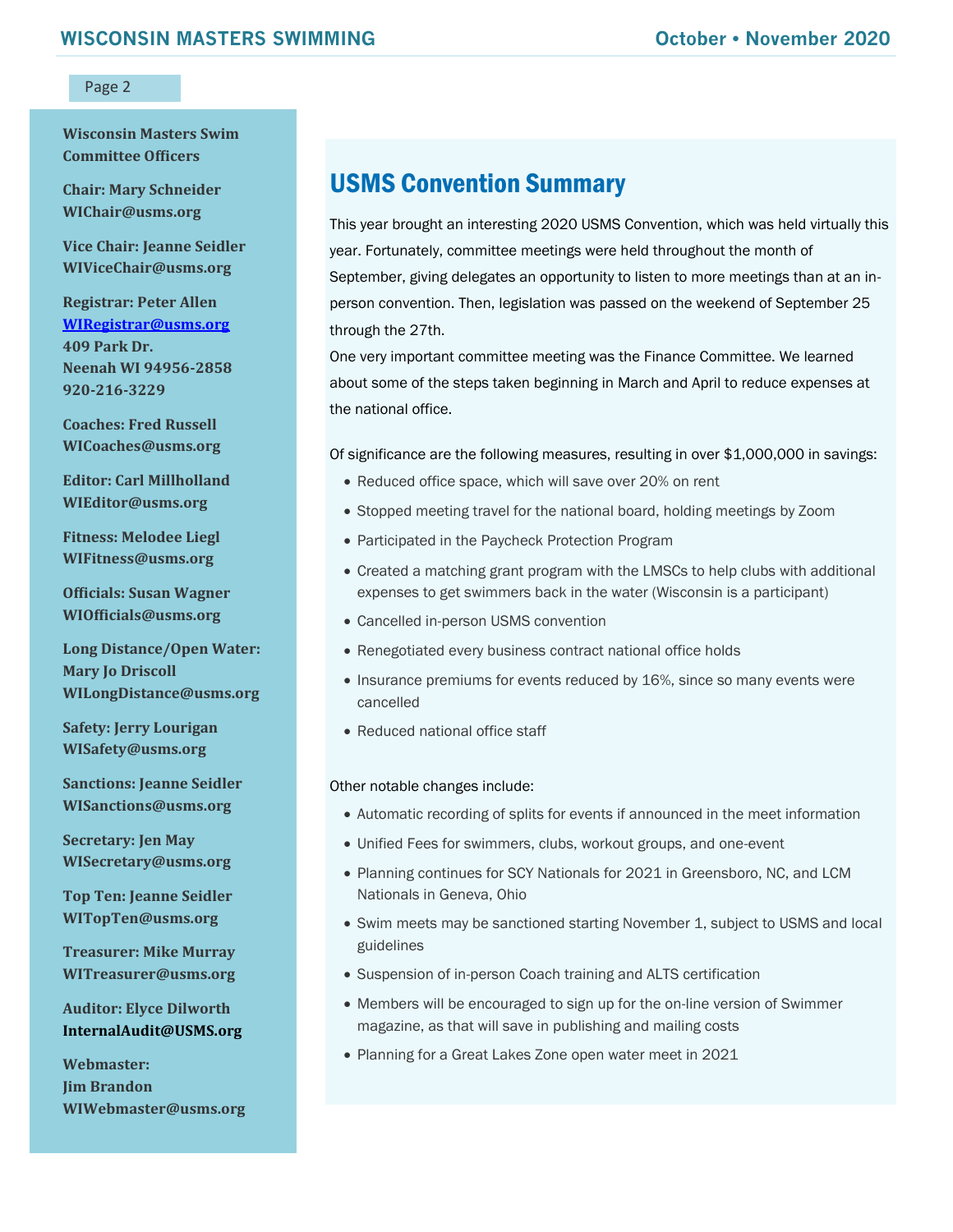## Annual Meeting

## Wisconsin Masters Swim Committee

The Annual Meeting of the Wisconsin Masters Swim Committee (WMSC) will be held on Saturday, October 10, from 9:00 am until 12:00 pm.

## Join us on ZOOM ! Click here.

The meeting agenda will be:

Roll Call Announcements from the Chair Reading, correction, and adoption of minutes Review Officers' written reports Review Committee Chairs' written reports Review of tabled motions **Elections** New motions Summary of actions taken at this annual meeting Feedback and questions Adjournment

The slate of Officers standing for election is as follows:

Chair – Mary Schneider Vice Chair – Jeanne Seidler Treasurer – Mike Murray Secretary – Jen May

Committee Chairs will be appointed at the Annual Meeting. Committee

Chairs are specified in the By-Laws,

[https://www.clubassistant.com/c/4DE7542/file/Documents/WMSCAdmAndByLaws20180803.pdf.](https://www.clubassistant.com/c/4DE7542/file/Documents/WMSCAdmAndByLaws20180803.pdf)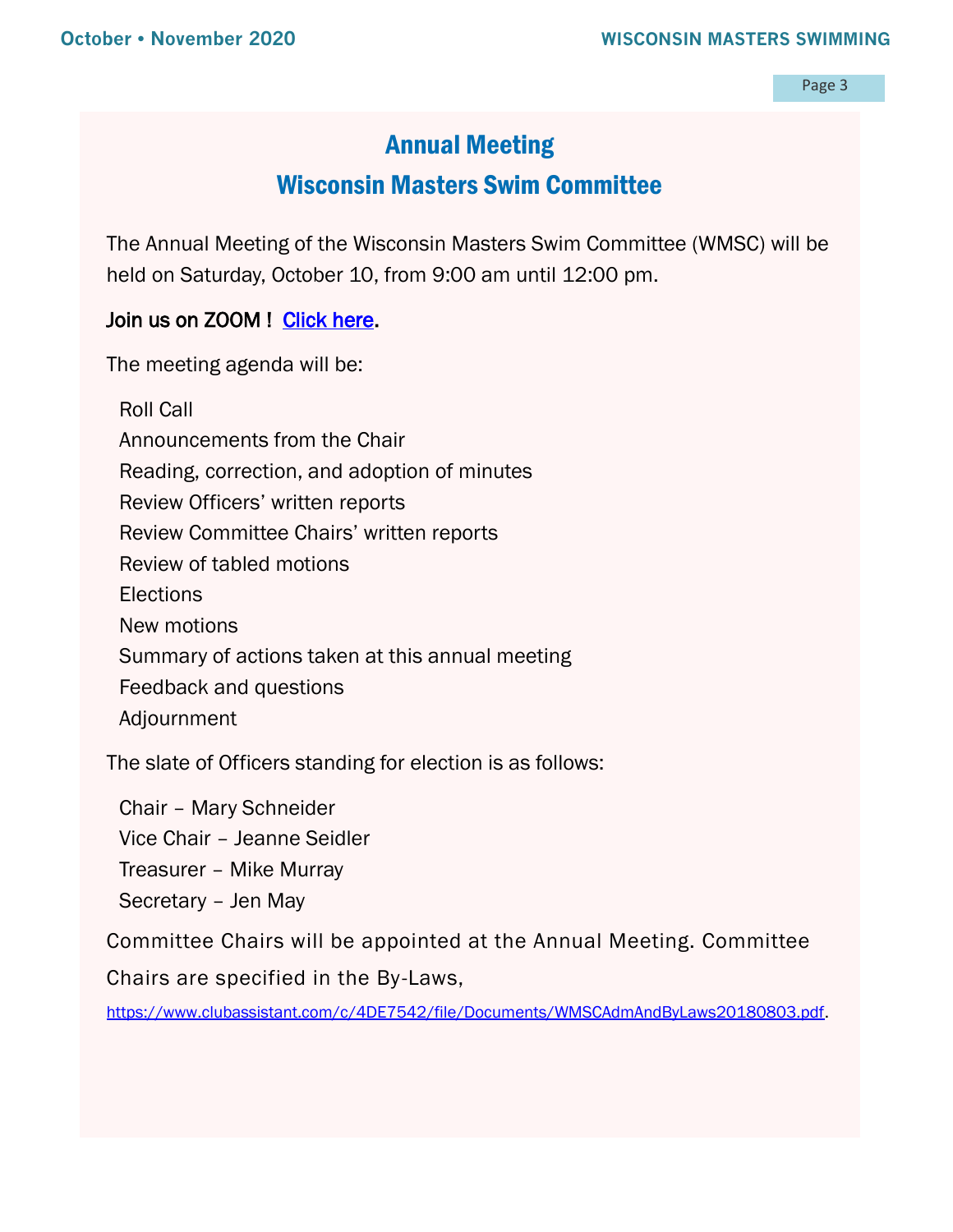# Lauren Jensen McGinnis

## 2020 Dorothy Donnelly Service Award Winner

Lauren Jensen McGinnis has been awarded the Dorothy Donnelly Service Award at the 2020 USMS Virtual Convention. She was one of 14 recipients nominated from all over the country. See the nomination on [Page 7.](#page-6-0)

Lauren has been a past All-American open water swimmer, but more significantly, she has created the first non-profit group for Adult Learn To Swim (ALTS) in Wisconsin. She taught a full session for her first class, and was half-way through her second session when everything shut down in March. Classes will begin again when it is possible to do so. Wisconsin Masters Swim Committee supports her efforts, and those of her volunteer instructors.

Please congratulate Lauren when you see her!

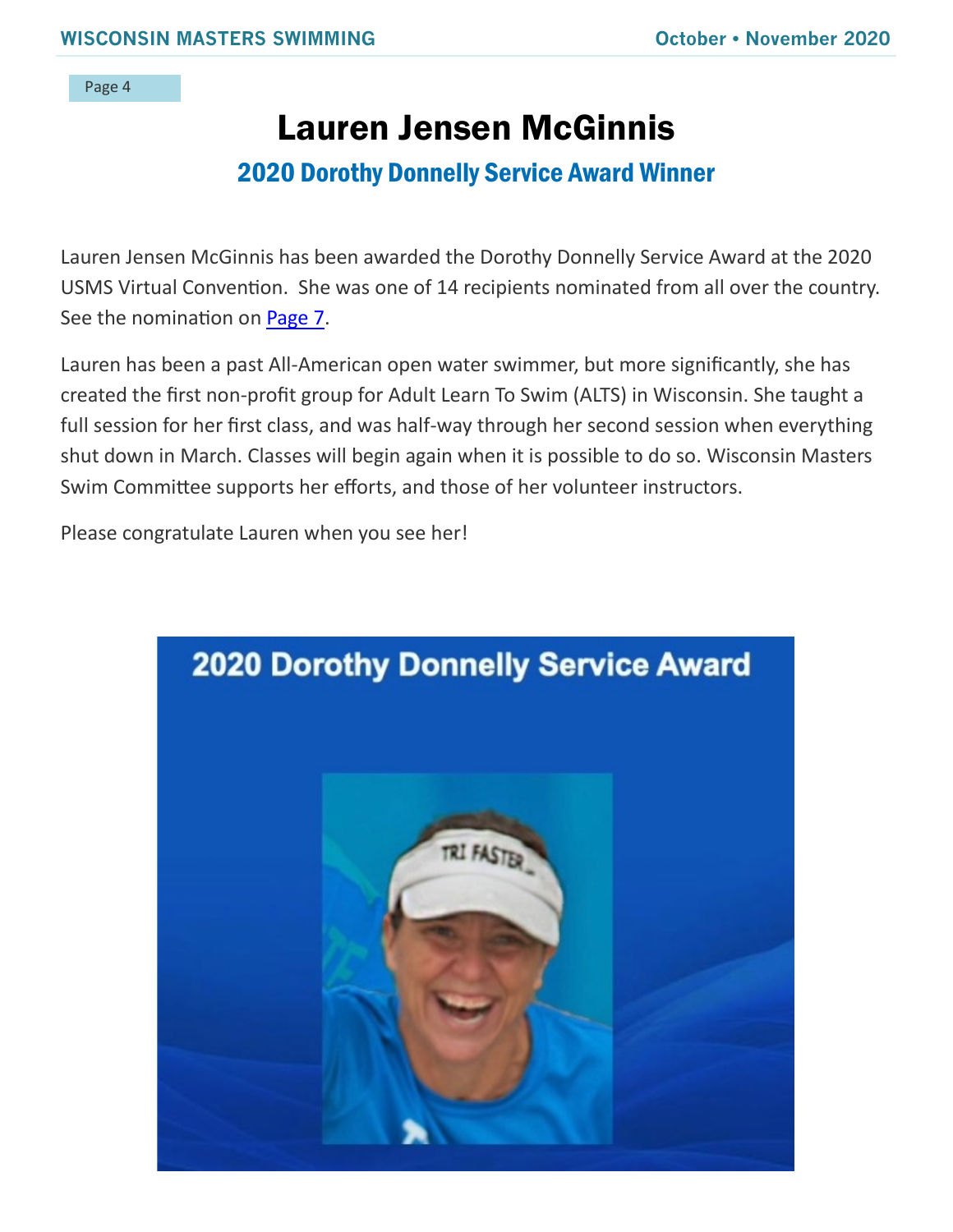# 2020 Wisconsin Water Warriors

## Date: November 1, 2020 — December 31, 2020

## Place: Your local pool and other locations.

It's that time of year again! Time to push the limits! In previous years, this was entirely a swim event. However, due to the pandemic, we are changing things up a bit. Since some have limited access to pools, this year we will also be counting time spent doing other physical activities, such as cycling, running, hiking, or walking. The goal this year is to be as active as you can for a two-week time period. You can choose *any* 2-week time period (14 consecutive days) of swimming/physical activities between November and December of this year. You will be competing against other Wisconsin USMS swimmers. Results will be reported after the New Year. There will be great prizes awarded.

This event is only **open to Wisconsin USMS registered swimmers**. If you would like to join USMS, go to [www.usms.org](http://www.usms.org) and click on the "Join/Renew" button.

To participate in the event, e-mail or mail your results to (by January 15th, 2021):

**Melodee Liegl (email: WIFitness@usms.org) 1287 Wilderness Trail Delafield, WI 53018** 

|        | <b>Date</b> | Swimming yards* | <b>Other Physical Activity</b><br><b>Time, Minutes</b> | <b>Specify</b><br><b>Other Physical Activity</b> |
|--------|-------------|-----------------|--------------------------------------------------------|--------------------------------------------------|
| Day 1  |             |                 |                                                        |                                                  |
| Day 2  |             |                 |                                                        |                                                  |
| Day 3  |             |                 |                                                        |                                                  |
| Day 4  |             |                 |                                                        |                                                  |
| Day 5  |             |                 |                                                        |                                                  |
| Day 6  |             |                 |                                                        |                                                  |
| Day 7  |             |                 |                                                        |                                                  |
| Day 8  |             |                 |                                                        |                                                  |
| Day 9  |             |                 |                                                        |                                                  |
| Day 10 |             |                 |                                                        |                                                  |
| Day 11 |             |                 |                                                        |                                                  |
| Day 12 |             |                 |                                                        |                                                  |
| Day 13 |             |                 |                                                        |                                                  |
| Day 14 |             |                 |                                                        |                                                  |
| Total  |             |                 |                                                        |                                                  |

\*\*Remember to submit your results in yards. If you swim in a meter pool, multiply your results by 1.0936.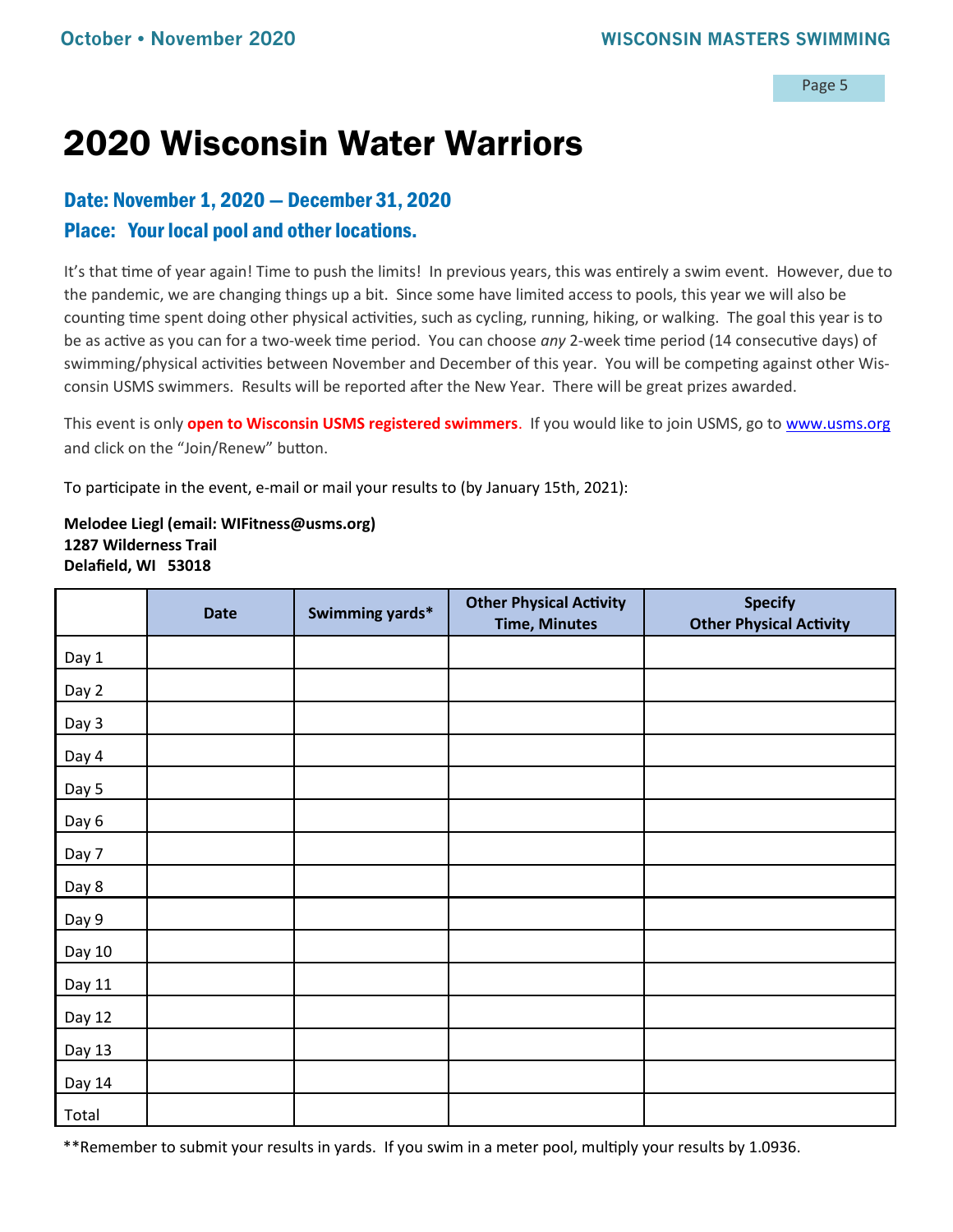# Conquering 20 Lakes in 2020

#### Melodee Liegl

What is a marathon swimmer to do with event after event cancelled for this year? I had to be clever this year and create my own swim event. Because I moved to Delafield in May, I didn't need to travel far. This area is called, "Lake Country" for obvious reasons.

I started swimming with a wetsuit in Silver Lake on May 3rd. The water was 53 degrees, but I was desperate to swim because I have not swum since March 17th. I am not a fan of the cold water, but I slowly built up my time in the water to about 70-80 minutes. By the end of May, the lakes were warming up and I dropped the wetsuit.

By July, I was swimming in several lakes in the area and was inquiring about other lakes and how to get access to the lakes. Bryan Spencer of the Oconomowoc Department of Parks, Recreation and Forestry provided me the answers. That is when I decided to swim the perimeter of 20 lakes in 2020. 15 of the lakes are within 20 minutes of my home and the other five are about 30-45 minutes away.

The smallest was Silver Lake (2.5 mile) and the largest was Okauchee Lake (11 mile). My favorite is Beaver Lake (3.5 mile), Silver Lake and Oconomowoc Lake (6.7 mile)! I would start early in the morning and swim along the piers. I would use a tow buoy for safety. By starting early in the mornings, I would avoid the boat traffic on the lakes. The start times got later and later as the days got shorter. I finished #20 on September 1st.

The DNR website [\(dnr.wi.gov/lakes\)](https://dnr.wi.gov/lakes) has also been helpful for finding out details about the lakes. The DNR group have also provided me an Excel spreadsheet with details on all the lakes in Wisconsin. They are excited about my enthusiasm utilizing our great natural resources in creative ways. They have shared my information with leaders and legislators to illustrate how important the great outdoors is during this time.

Would I have done this type of challenge if it was not for COVID, probably not! I am sure I would be swimming in the lakes, but not to the degree I did this summer. Something cool came out of this challenging 2020 year.

Did you know that there are 15,074 documented lakes in Wisconsin? I will continue to explore. I just can't stop at 20!

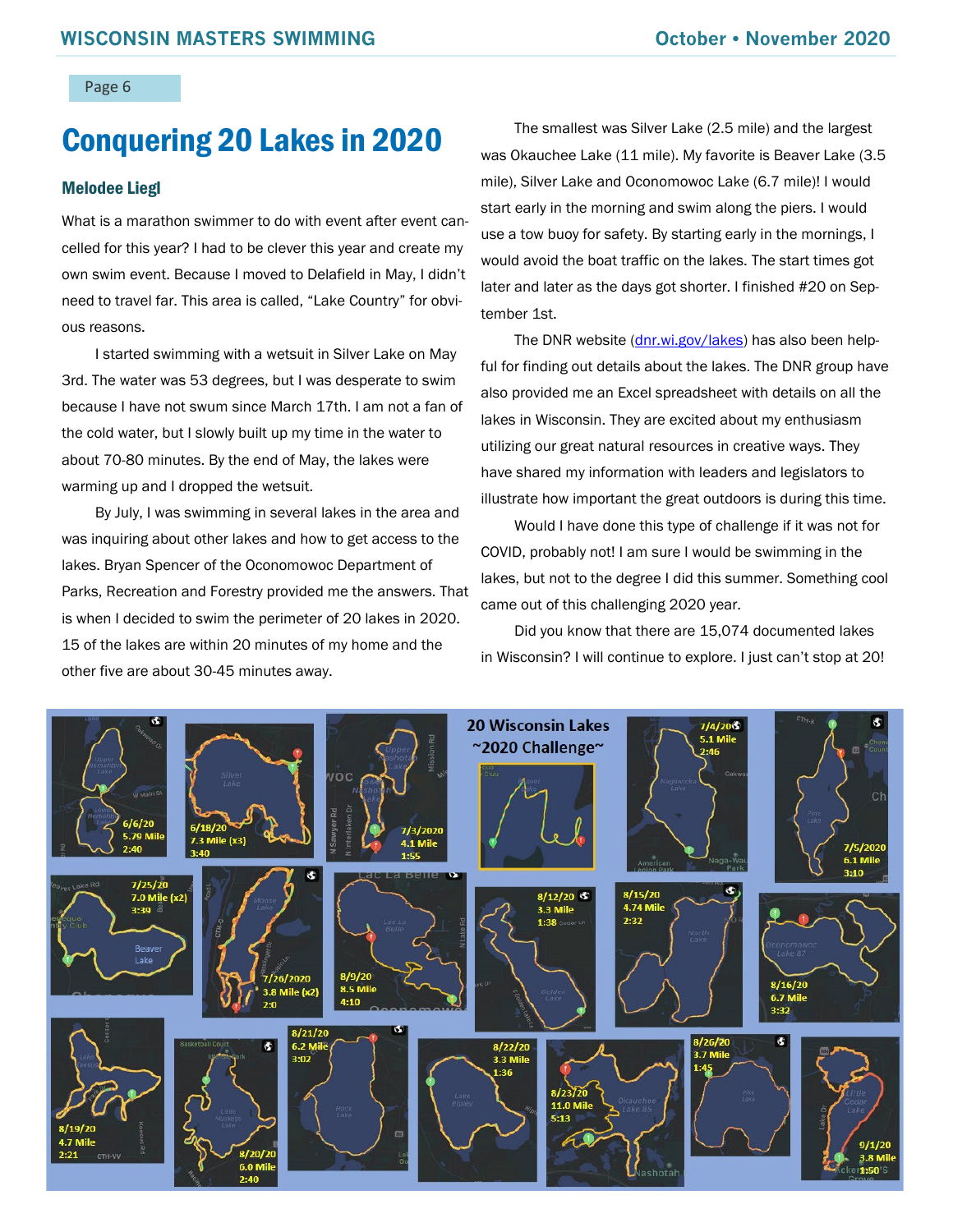## <span id="page-6-0"></span>Nominating Lauren Jenson McGinnis for Dorothy Donnelly Award Mary Schneider

I am nominating Lauren Jensen McGinnis for the Dorothy Donnelly award. She has been a USMS member for over 10 years. Besides being an All-American open water swimmer (2008), and holding 3 Top 10 individual swims, Lauren's most appreciated contribution is her creation of a nonprofit organization for ALTS ([http://makingwavesmilwaukee.org\).](http://makingwavesmilwaukee.org)

She and a friend created this group to formally give back to the sport that has given her so much accomplishment in her life. Prior to starting this group, Lauren was a coach for Team Phoenix, a local group of breast cancer survivors, whose purpose is to learn how to swim and then compete in local triathlons. This was Lauren's way to give confidence to women to be able to fight and survive a health crisis.

When Lauren passed the torch of Team Phoenix to another coach, she wanted to focus on Masters swimming. She has been teaching adults to swim for over 30 years, and after learning about the grant program from USMS, she applied for and received grants in both 2019, and 2020. Classes are free for those in financial need, and for those specific attendees, our local LMSC has assisted by contributing goggles and other equipment. The LMSC has also provided her group with certified ALTS instructors. Lauren knows the impact of giving adults the ability to swim in minority communities, and has been giving lessons at pools in their neighborhoods. Her first class lasted for 7 weeks, and every one of the people in class was able to swim 25 yards by the end of class, including several who were afraid of water at the beginning. Unfortunately, her second series was cut short because of the COVID-19 pandemic.

Lauren is one of those energetic, positive people who desires to give back to the community. Lauren has attended several USMS national meets, as well as open water championships. Lauren is a cheerleader and a positive teammate. In addition, she leads a USMS Workout Group, from which she recruited several members to swim in their first sanctioned Masters meet. Several of them then used the one event registration to convert to a regular USMS membership. Lauren is a true advocate for the sport of adult swimming, and deserving of the Dorothy Donnelly award.

## 20 Lakes 2020 Challenge

## Melodee Liegl

- 1. Silver Lake
- 2. Oconomowoc
- 3. Lac La Belle
- 4. Okauchee
- 5. Pine
- 6. Moose
- 7. Beaver
- 8. North
- 9. Upper Neshotah
- 10.Lower Neshotah
- 11.Upper Nemahbin
- 12.Lower Nemahbin
- 13.Pike
- 14.Little Cedar
- 15.Ripley
- 16.Golden
- 17.Little Muskego
- 18.Rock
- 19.Nagawicka
- 20.Keesus